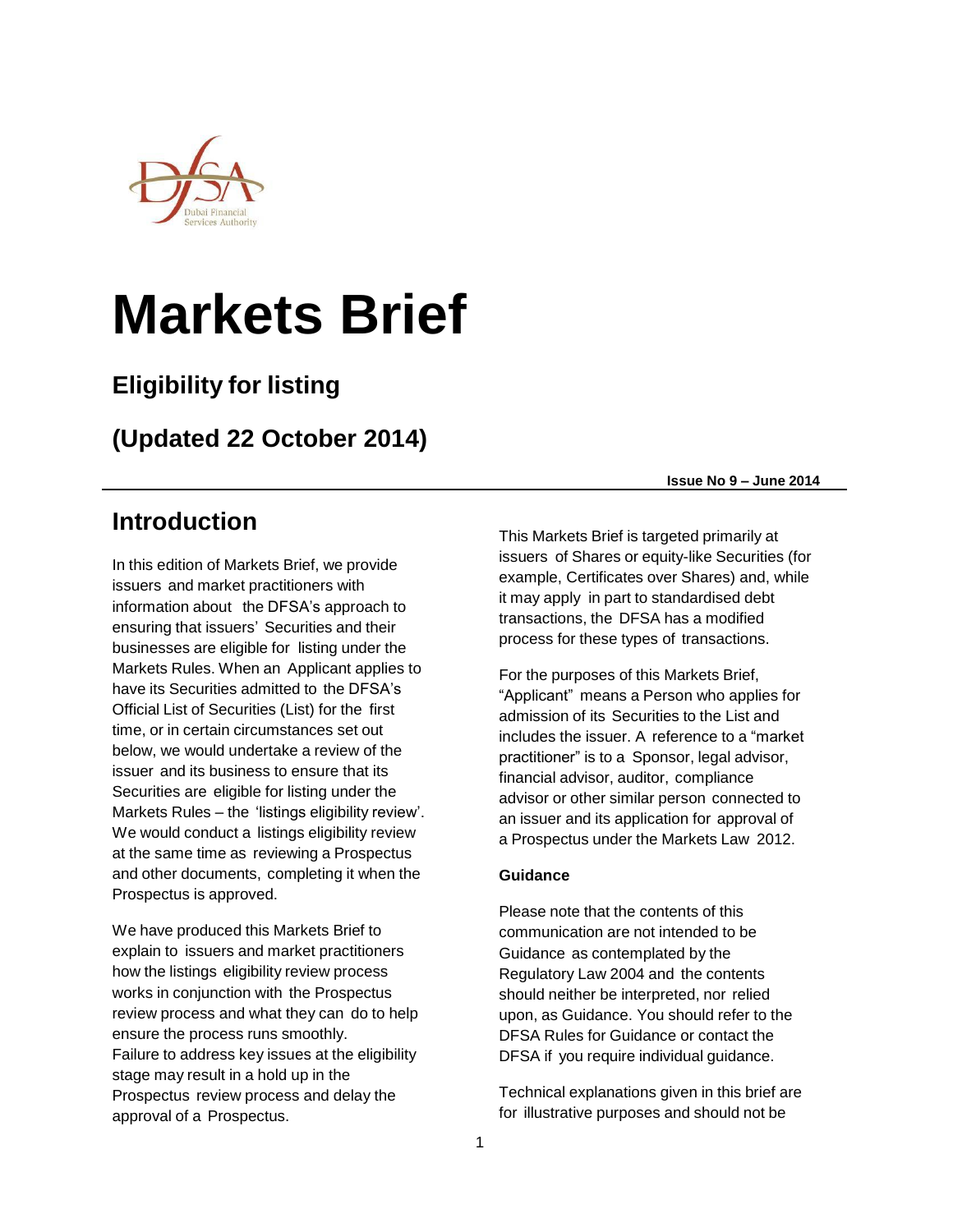considered or relied upon as a legal advice. We recommend that independent legal advice is obtained if you are unsure about any aspect of the DFSA markets regime which may apply to you.

Defined terms are identified in this brief by the capitalisation of the initial letter of a word or each word in a phrase and are defined in the Glossary Module of the DFSA Rulebook.

## **Listings eligibility review – overview**

A listings eligibility review is performed in parallel with the Prospectus review and approval process.

In our experience, the majority of listing eligibility reviews end with a successful outcome for the issuer. In other cases our review may identify serious concerns regarding the issuer's eligibility for listing. In these instances, we will discuss our concerns with the issuer and its advisers or Sponsor. These discussions will often address our concerns. Where we cannot reach agreement with the issuer and its advisers or Sponsor, and the issuer nonetheless wishes to make a formal application for admission to listing, we will generally refer the application to an internal committee of senior staff within the DFSA for review.

#### **When do we undertake a listings eligibility review?**

We would perform a listings eligibility review in respect of new issuers applying to list their Securities (including Units) for the first time. We would also perform a listings eligibility review in circumstances where an issuer is seeking a listing through an alternative route including listing transactions from another jurisdiction or listing transactions using a summary document. These alternative listing routes are discussed further below.

#### **What is involved in a listings eligibility review?**

To assess a new issuer's eligibility for listing, we would undertake the following verification processes:

- **Listings Eligibility Letter (often referred to as an 'eligibility letter' )** – for a listing of Securities, we would require that the issuer, or its advisers, write to us setting out how the issuer satisfies the relevant listing eligibility requirements and considerations. Where the issuer is seeking the listing of Shares or equitylike Securities the issuer is required to appoint a Sponsor and we would expect the Sponsor to submit all documents to us and be our point of contact throughout the listing process. The relevant eligibility requirements and other considerations are set out below. The eligibility letter should set out a brief outline of the transaction, drawing attention to potentially difficult issues or significant matters, an indicative timetable and details of any other issues or matters that should be brought to the DFSA's attention. See Annex 1 for guidance on the contents of a Listings Eligibility Letter.
- **Prospectus review** for each application, checklists should be submitted setting out how admission criteria are met. These checklists can be downloaded from the DFSA website together with instructions on how to complete them. We would also review the draft Prospectus (and related documentation) to ensure that there is nothing in its contents that may cause us to question the listing eligibility of the issuer.
- **Background checks** we would carry out background checks and research on the issuer and its management.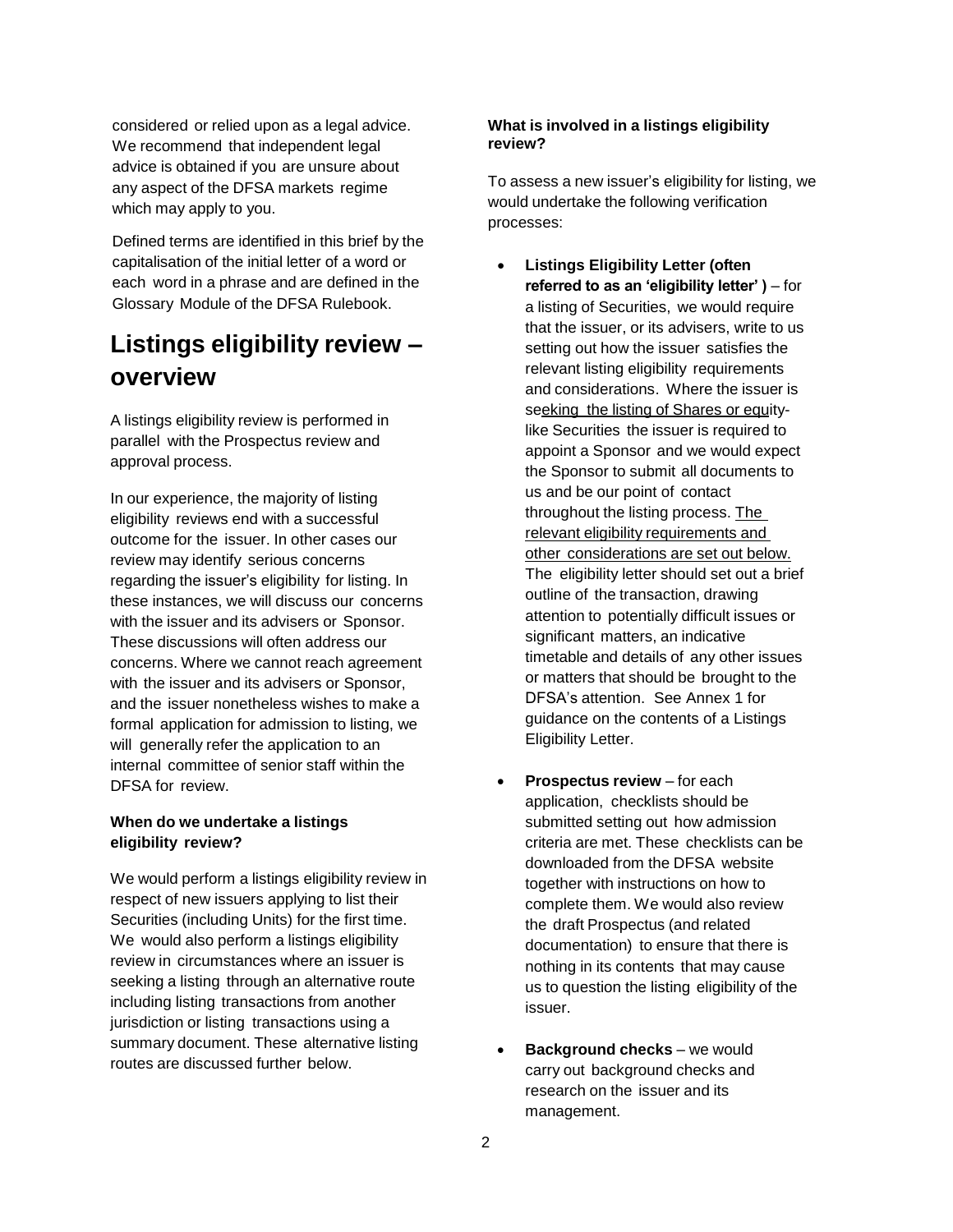- **Internal discussions** where the issuer is supervised by us we would discuss the issuer and the transaction with internal colleagues. We may also contact other regulators, where necessary.
- **Sponsor liaison** we would ask questions of the Sponsor and would have regard to its opinions and views.

#### **Figure 1 – Listing eligibility review process**

 **Additional procedures** – where we believe that there may be a high risk that admission of an issuer's Securities may be detrimental to investors and the integrity or the reputation of the Dubai International Finance Centre (DIFC) capital markets, we may ask to see the issuer's or Sponsor's own due diligence, may require the issuer to obtain a thirdparty due diligence report and/or may also commission our own private due diligence.



#### **Can issuers, advisers and Sponsors meet with the DFSA to discuss eligibility issues before a formal submission?**

We recommend that the eligibility letter is submitted at the same time as the draft Prospectus (which should be substantially complete) and accompanying documents are formally submitted.

However, the issuer's advisers or Sponsor may wish to submit an eligibility letter or meet with the DFSA to seek advance guidance on eligibility matters before a formal submission – for example, where the issuer has concerns that it may be ineligible for listing and wishes to seek guidance from us on matters before incurring substantial costs. In such circumstances, we would meet with the issuer and its advisers or Sponsor and attempt to provide the advanced guidance.

## **Relevant listing eligibility requirements and other considerations**

#### **General listing eligibility requirements – MKT 9.3**

The DFSA rules relating to general listing eligibility can be found in chapter 9 of the Markets Rules and relate to the following:

- Incorporation
- IFRS compliant audited financial statements (3 years)
- Working capital sufficiency (Shares only)
- General suitability for listing
- Management experience and expertise
- Controlling shareholder (Shares only)
- Conflicts of interest (Shares only)
- Validity and transferability
- Market capitalisation (Shares only)
- Shares in public hands (Shares only)
- Whole class of Securities to be listed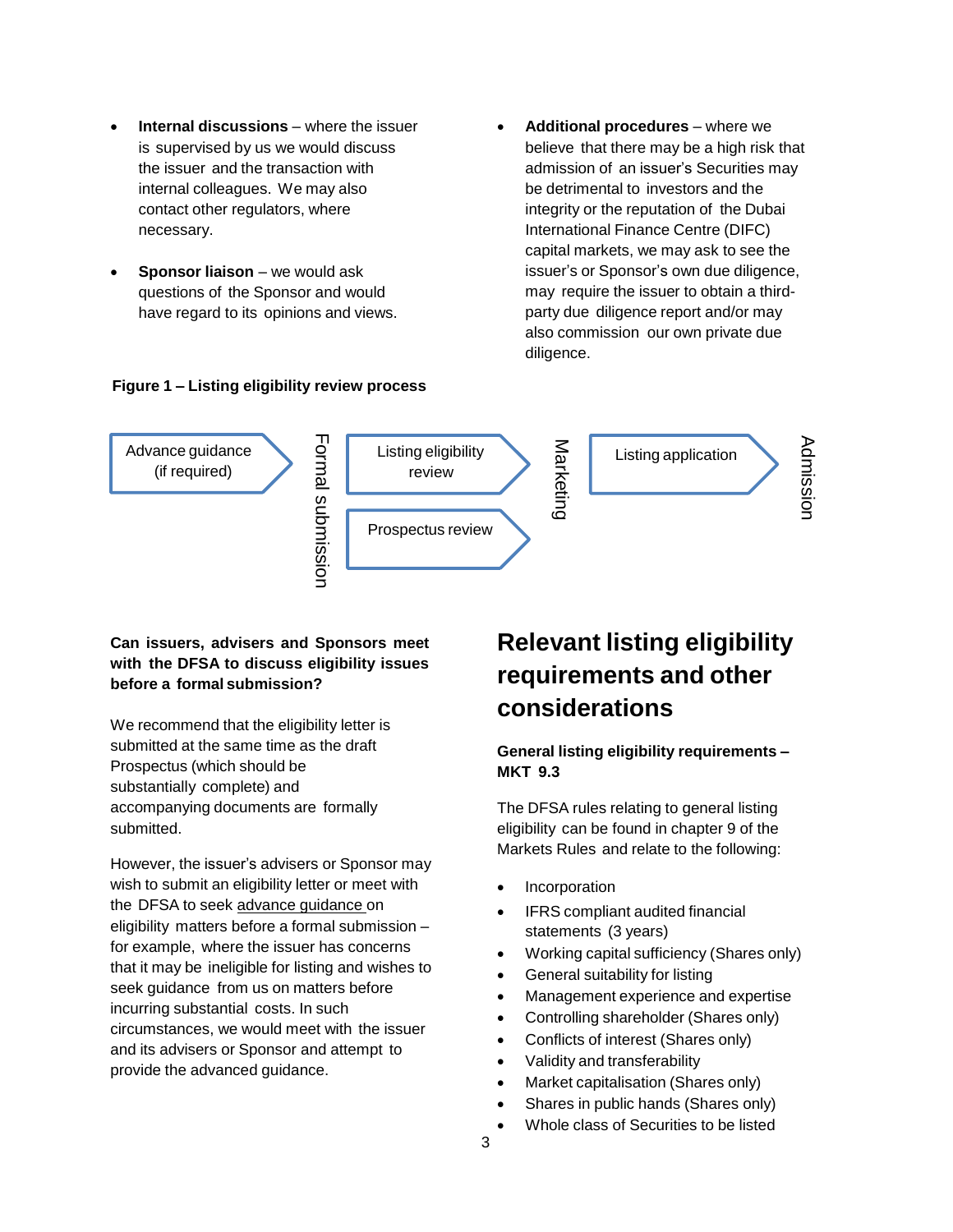- **Settlement**
- Warrants
- Depositary receipts

#### **Prospectus requirements – MKT 2**

The DFSA rules relating to Prospectus requirements can be found in chapter 2 of the Markets Rules. A Prospectus is required when an issuer is making an Offer of Securities to the public in or from the DIFC or when Securities are to be admitted to trading on an Authorised Market Institution (AMI).

The DFSA has published a Markets Brief on the Prospectus review and approval process which can be found on the DFSA website.

#### **Corporate governance principles (Shares only) – MKT 3**

The DFSA rules relating to corporate governance principles can be found in chapter 3 of the Markets Rules. This chapter applies to issuers of Shares (and their boards of directors).

#### **Listed Funds requirements – MKT 6**

The DFSA rules relating to the listing of fund Units (or Units representing shares) can be found in chapter 6 (Listed Funds) of the Markets Rules.

#### **Sponsor requirements – MKT 7**

The DFSA rules relating to the Sponsor regime can be found in chapter 7 of the Markets Rules. We would require an issuer to appoint a Sponsor when it is making an Offer of Securities to the public in or from the DIFC, when Securities are to be admitted to trading on an AMI for the first time and/or to assist in the Prospectus due diligence and verification process. A Sponsor must be appointed in respect of initial public offering (IPOs) of Shares or equity-like Securities.

While we will not formally approve the content of a summary document, we will conduct a review to determine an issuer's general

compliance with the content requirements in MKT Rule 2.4.1(i)(iii) and applicable eligibility requirements.

The DFSA has published a Markets Brief on the Sponsor Regime which can be found on the DFSA website.

#### **Systems and controls requirements – MKT 8**

The DFSA rules relating to the adequacy of systems and controls can be found in chapter 8 of the Markets Rules. This chapter applies to issuers and their boards of directors.

## **Alternative listing routes**

#### **Listing transactions from another jurisdiction**

MKT Rule 2.7 provides the DFSA power to accept Prospectuses from other jurisdictions in accordance with certain conditions.

Issuers seeking to list Securities under this rule still need to meet the relevant eligibility requirements and must undergo a listings eligibility review.

#### **Listing transactions using a summary document**

MKT Rule 2.4.1(i)(iii) provides for the exemption from the requirement to produce a Prospectus if the Securities are already admitted to trading on another AMI or Regulated Exchange and where certain other conditions are met.

Issuers seeking to list Securities under this rule will still need to meet the relevant eligibility requirements and must undergo a listings eligibility review.

It is up to the issuer seeking to use this exemption to decide (on taking its own legal advice) whether it meets the conditions. The DFSA will not formally decide on whether the conditions are met. However, it can challenge the issuer if it considers in specific cases that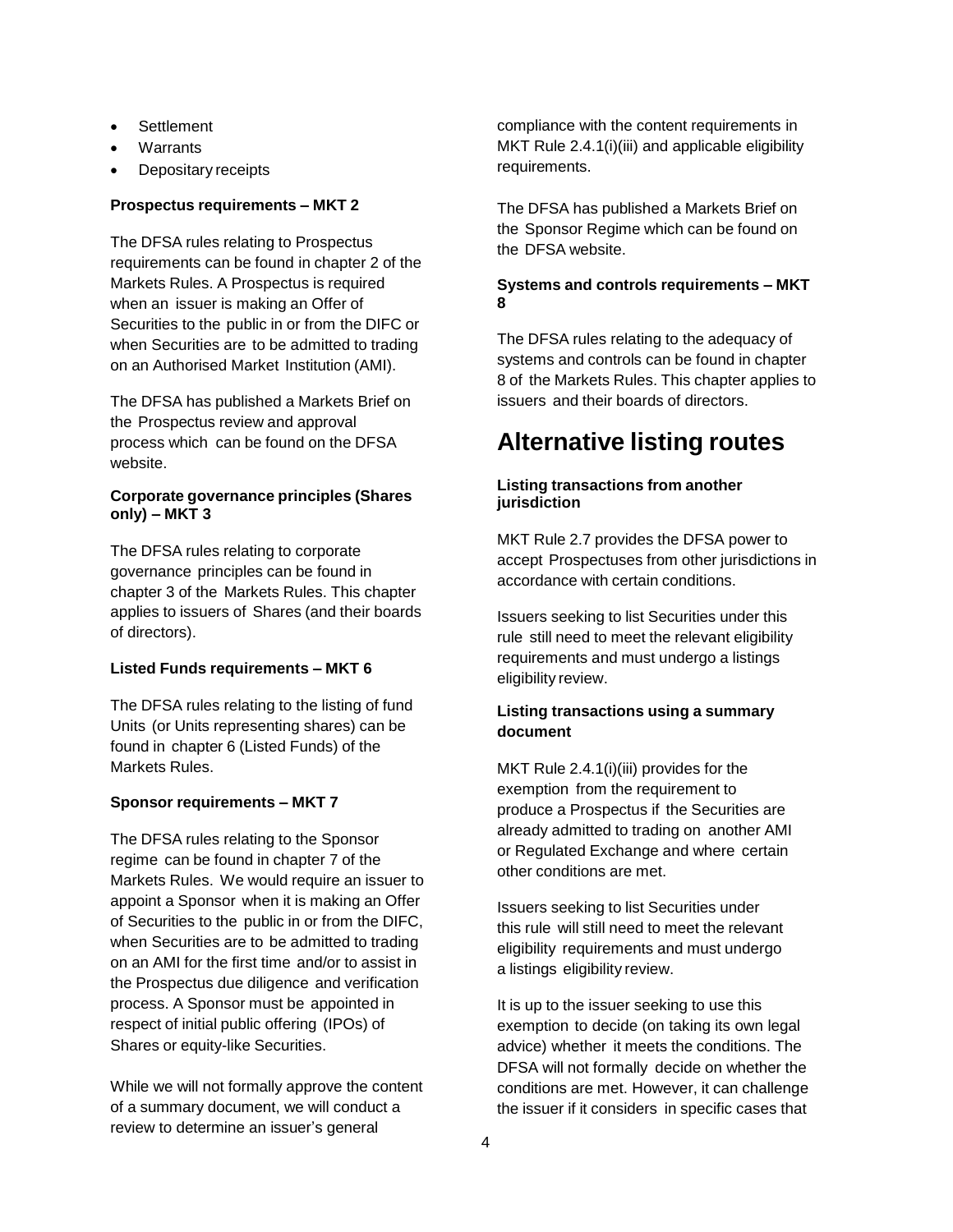the conditions are not met.

## **Arabic edition**

Every Markets Brief is produced in both English and Arabic and is available on the DFSA website.

## **Contact us**

Visit the DFSA website [www.dfsa.ae](http://www.dfsa.ae/) for:

- previous editions of the Markets Brief;
- access to DFSA-administered

legislation and the DFSA Rulebook; and

• a full text of the Markets Law 012 and Markets Rules.

For enquiries:

- Telephone +971 4 362 1500
- Email [markets@dfsa.ae](mailto:markets@dfsa.ae)

## **Feedback**

We appreciate your feedback and welcome any s uggestions that you may have. Please email us at [markets@dfsa.ae](mailto:markets@dfsa.ae)